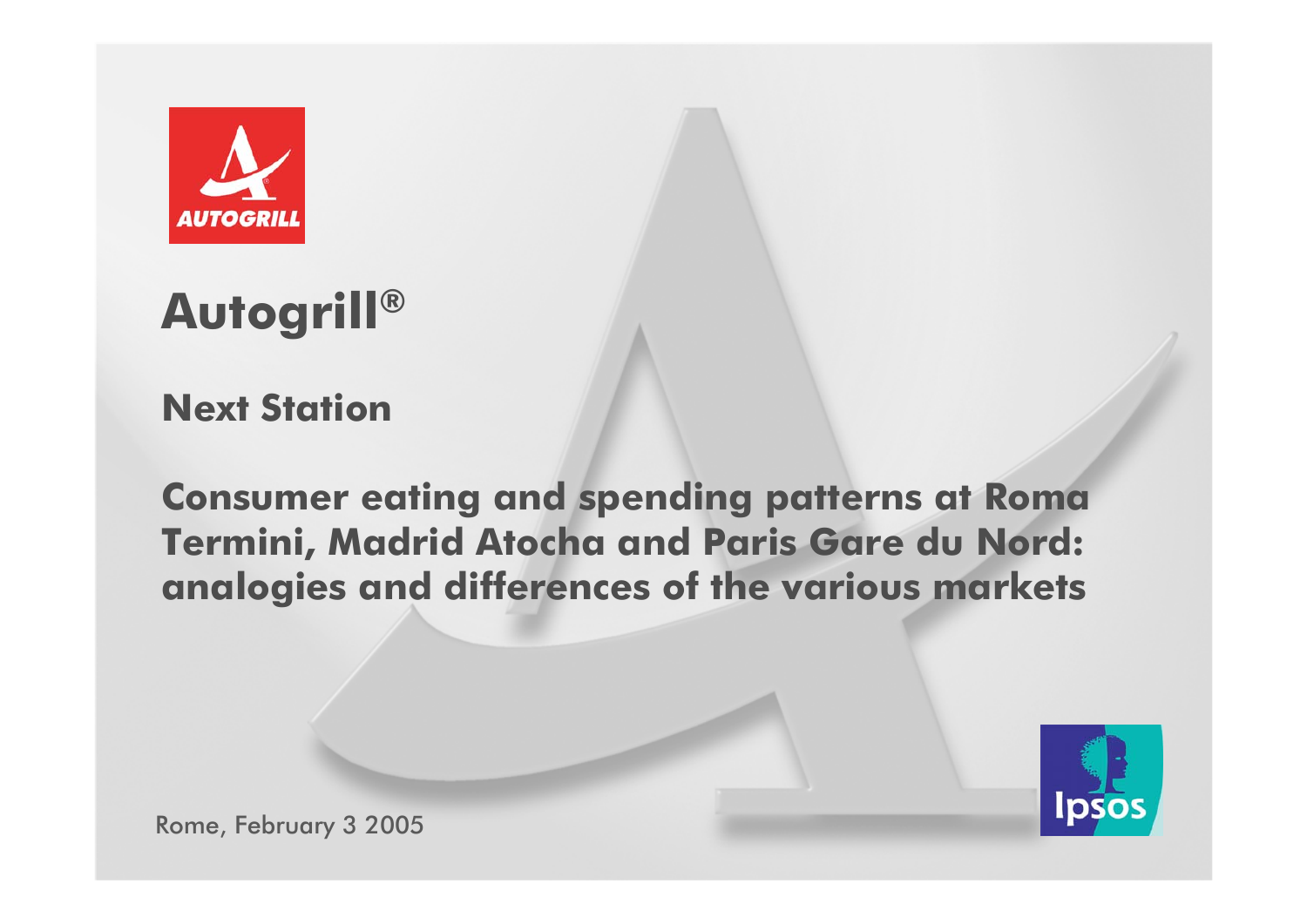

# **Autogrill Group at a glance**



Avignon Railway Station

- 3.1 billion Euros
- 4.000 points of sale
- •14 Countries
- • Airports, Motorways, Stations, Malls, City centers, Ports, ...
- •690 million customers
- 260 million coffees
- 85 million sandwiches
- 55 million pizzas

•

….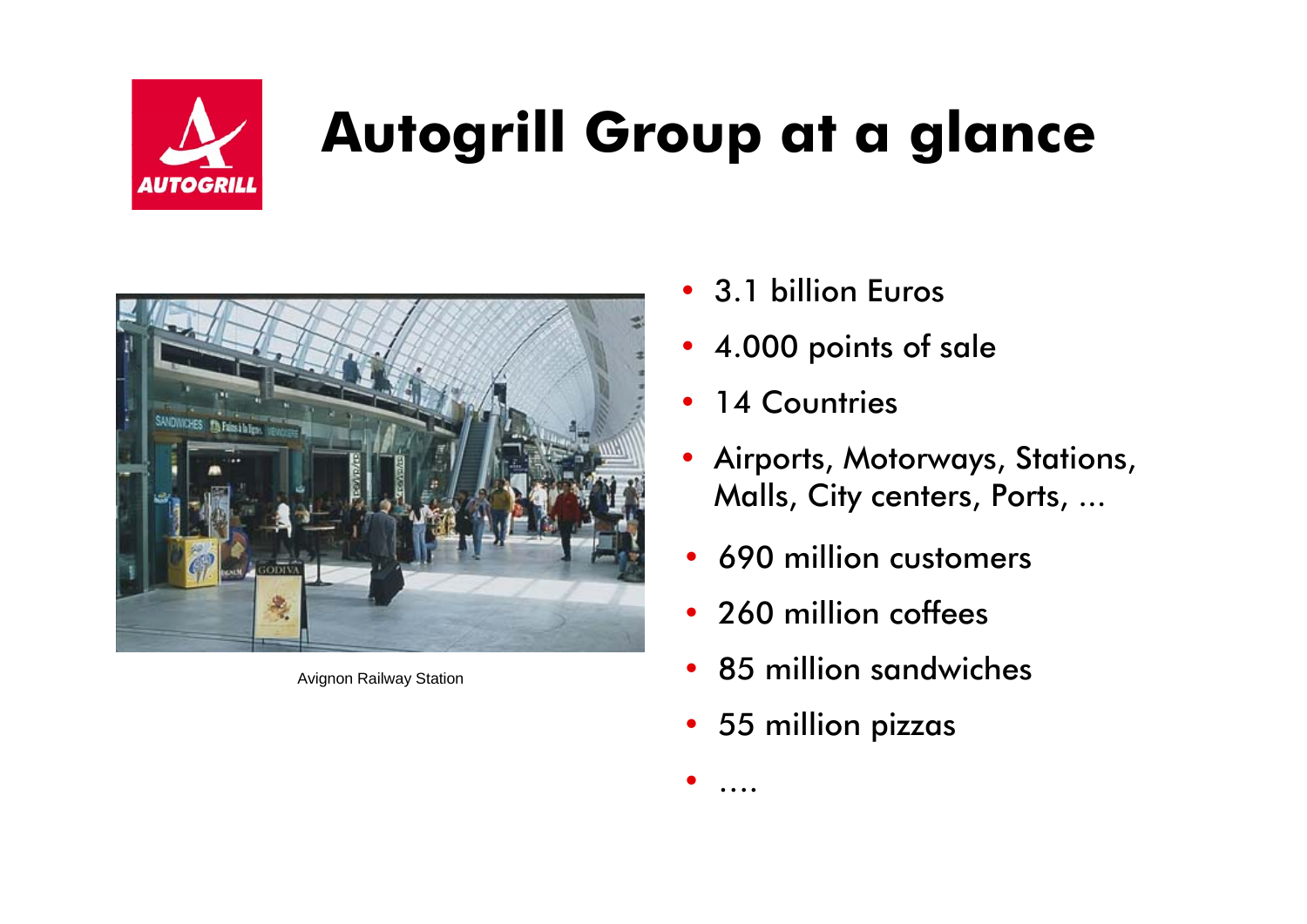



**Toll/Non Toll Mot**



**Airports**



**orways Railway Stations**



**Shopping Malls/City Centers**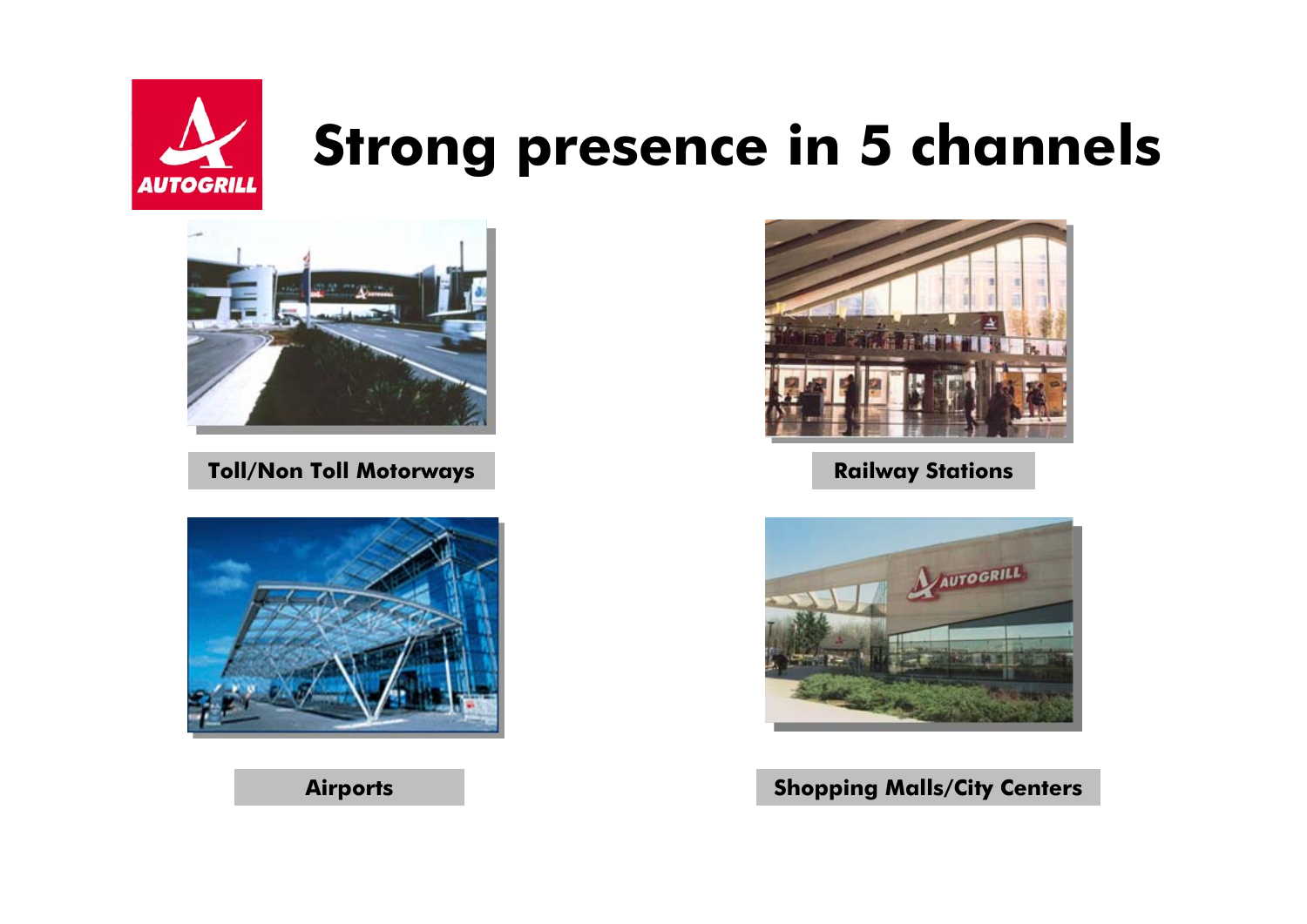

#### **Turnover by country**

#### **Railway Station**



Leadership in *food&beverage* and *retail* services for "people on the move"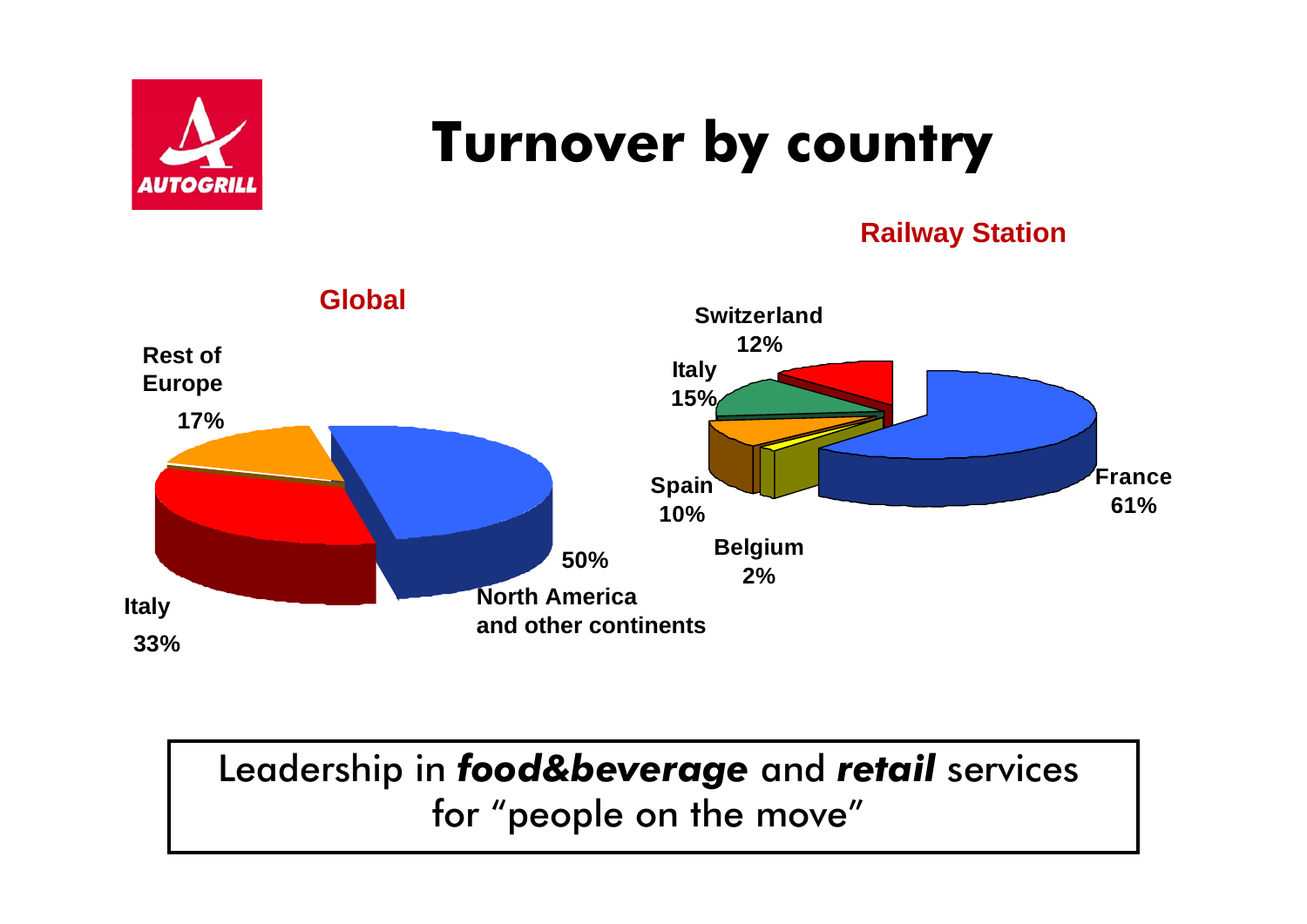

#### **Approach of the survey**

#### **Approach:**

**1.500 face to face interviews using the P&P method (Paper and Pencil Interviewing) in:**

- $\bullet$ **Paris Gare du Nord**
- •**Madrid Atocha**
- •**Roma Termini**

**Targeted by:**

- •**Commuters**
- •**Long Distance train travellers**
- •**High Speed train travellers**
- •**Non travellers**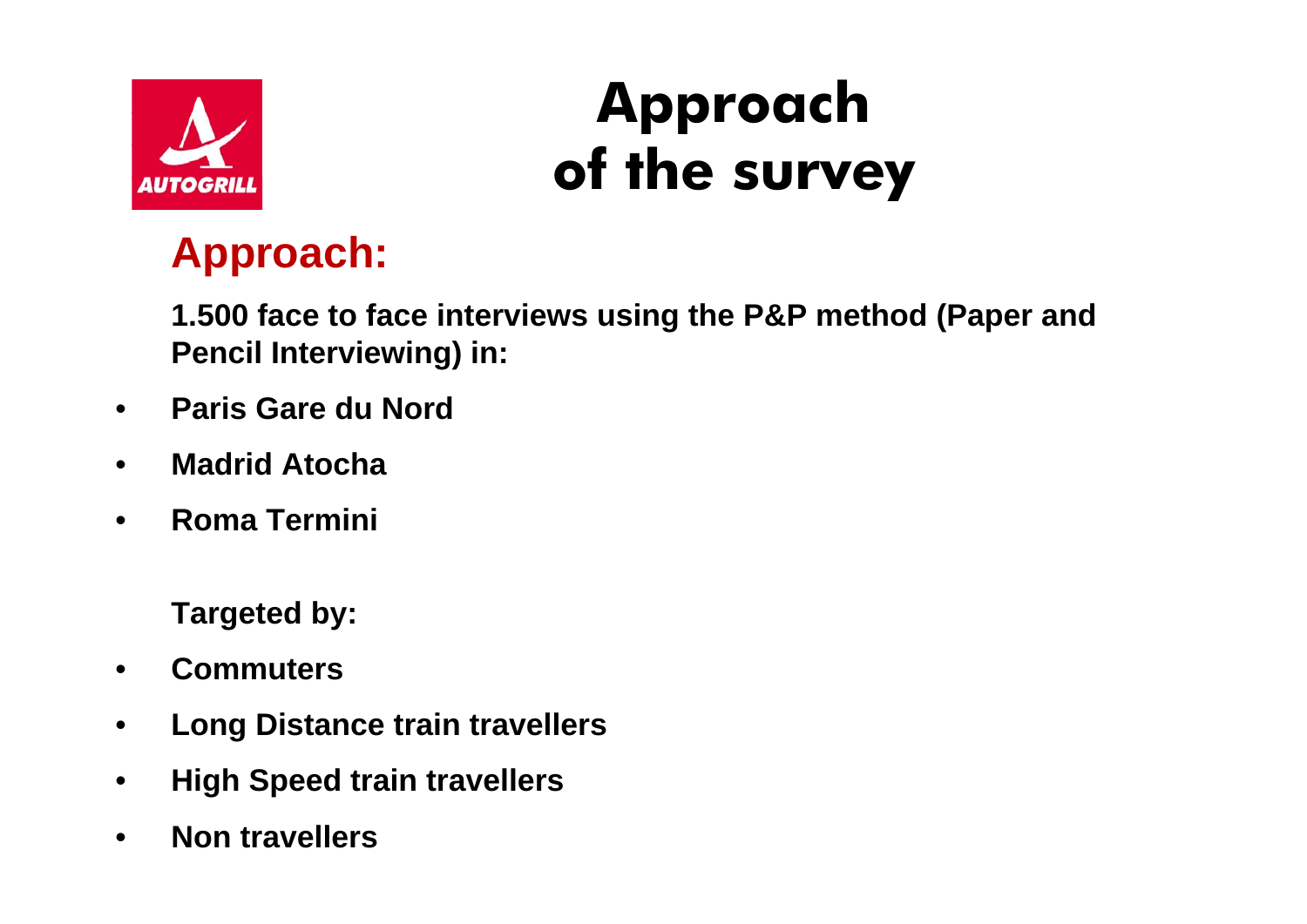

**Objectives of the survey**

#### **Objectives:**

- $\bullet$ **Railway station customer profile**
- $\bullet$  **The best used Restaurants products & services in Railway Stations**
- $\bullet$ **The differences/analogies with other Channels**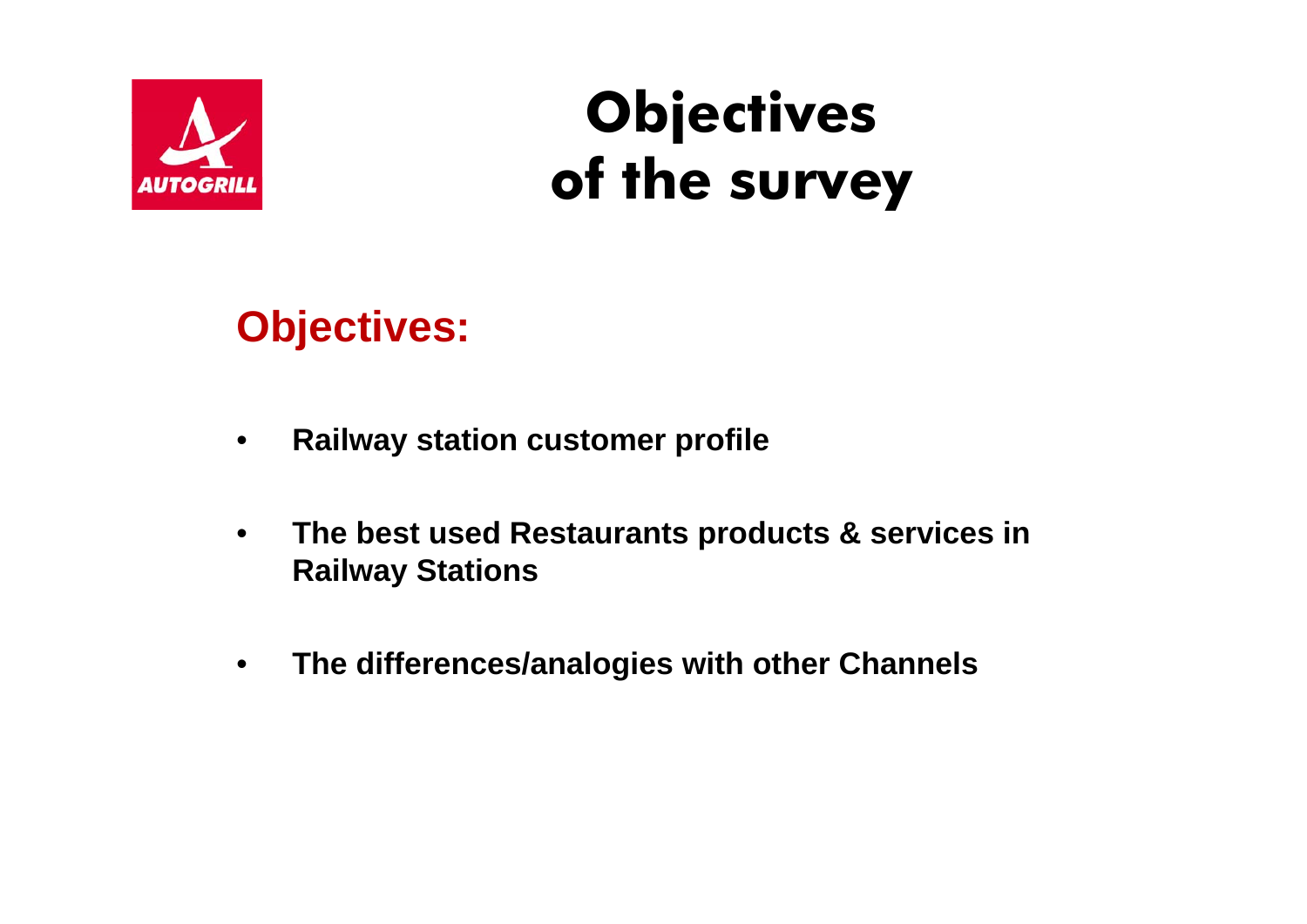

#### **Railway station customer profile**

| <b>Base: Total sample</b>                        | <b>ITALY</b><br>(414) | <b>SPAIN</b><br>(408) | FRANCE |
|--------------------------------------------------|-----------------------|-----------------------|--------|
| <b>PROFESSION</b>                                | $\%$                  | $\%$                  | $\%$   |
| - Manager/entrepreneur/freelance professional 11 |                       |                       | 17     |
| - Teacher                                        | 4                     | 3                     |        |
| - White collar worker                            | 30                    | 40                    | 31     |
| - Merchant /shopkeeper (own business)            | 2                     | 2                     |        |
| - Merchant/shopkeeper (employed by others)       | 3                     | 3                     | 20     |
| - Craftsman/tradesman (own business)             | 1                     |                       |        |
| - Craftsman/tradesman (employed by others)       | 1                     |                       |        |
| - Manual labourer                                | 5                     | 6                     |        |
| - Student                                        | 38                    | 32                    |        |
| - Housewife                                      | $\overline{2}$        |                       |        |
| - Retiree                                        |                       |                       | 31     |
| - Unemployed                                     | 2                     | 5                     |        |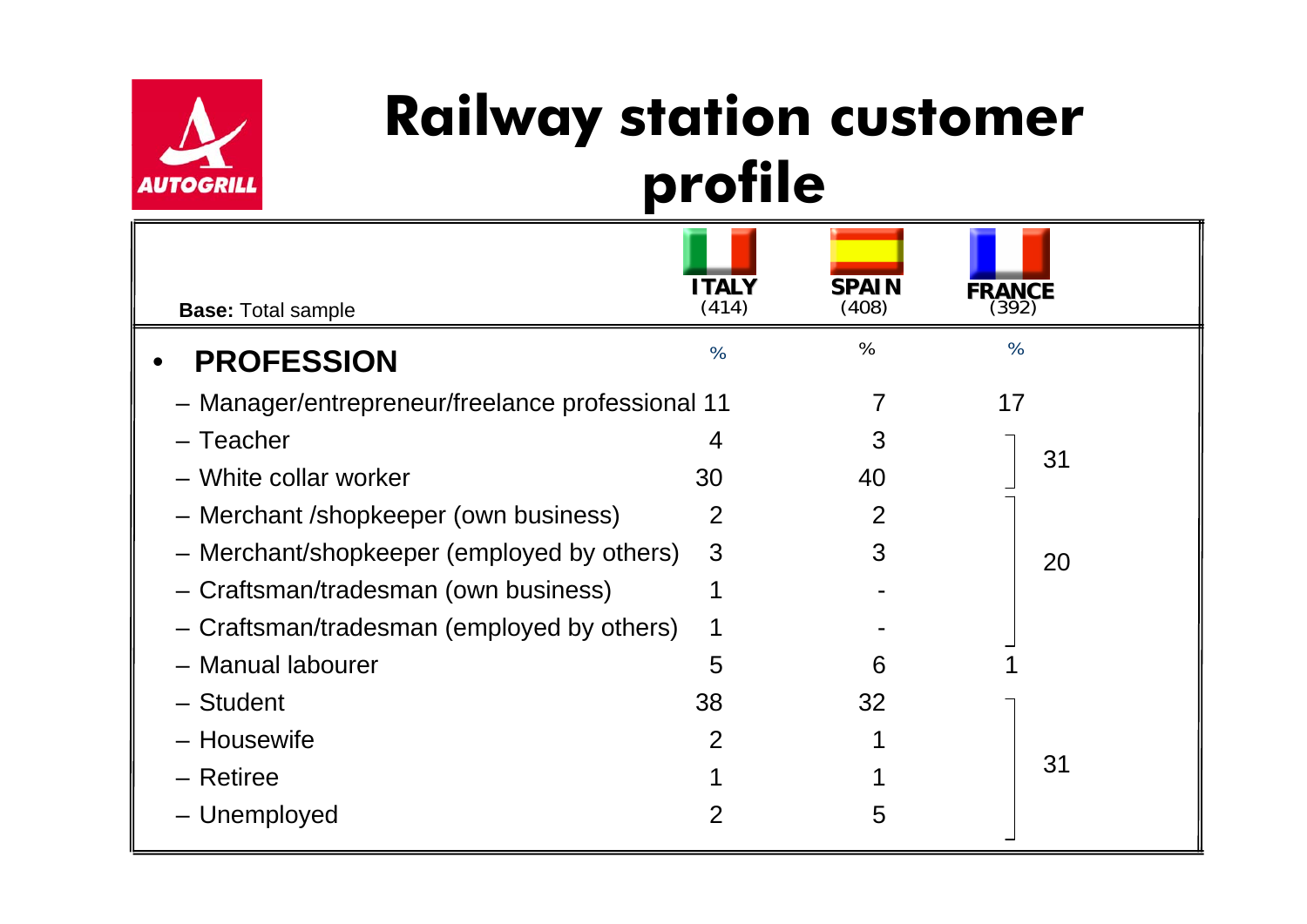

## **The Station visiting frequency**



Higher weight of Occasional Visits almost everywhere with a higher weight in Italy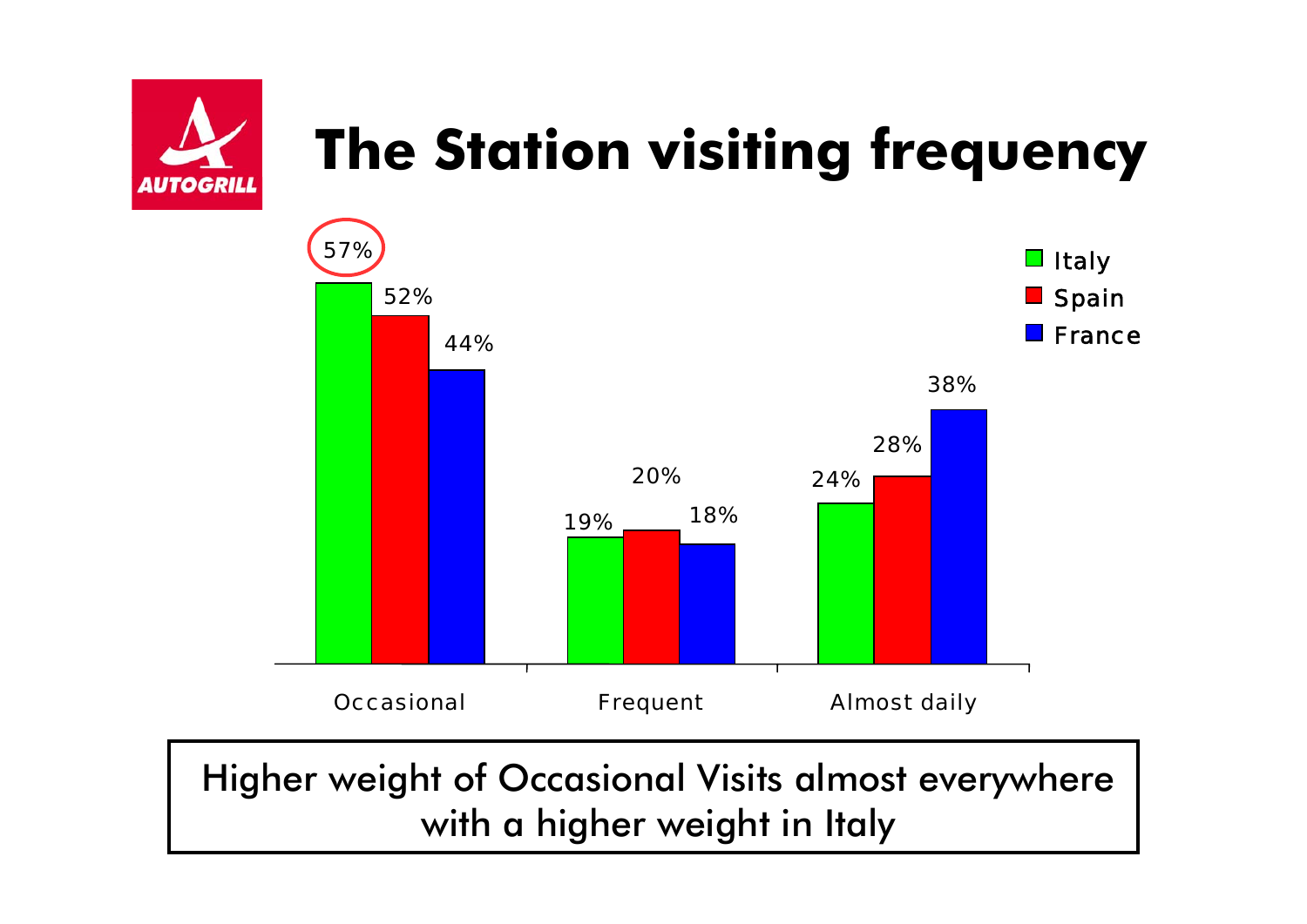

2 peaks overall with higher weight of Lunch usage in I and E, whereas F shows a peak in the afternoon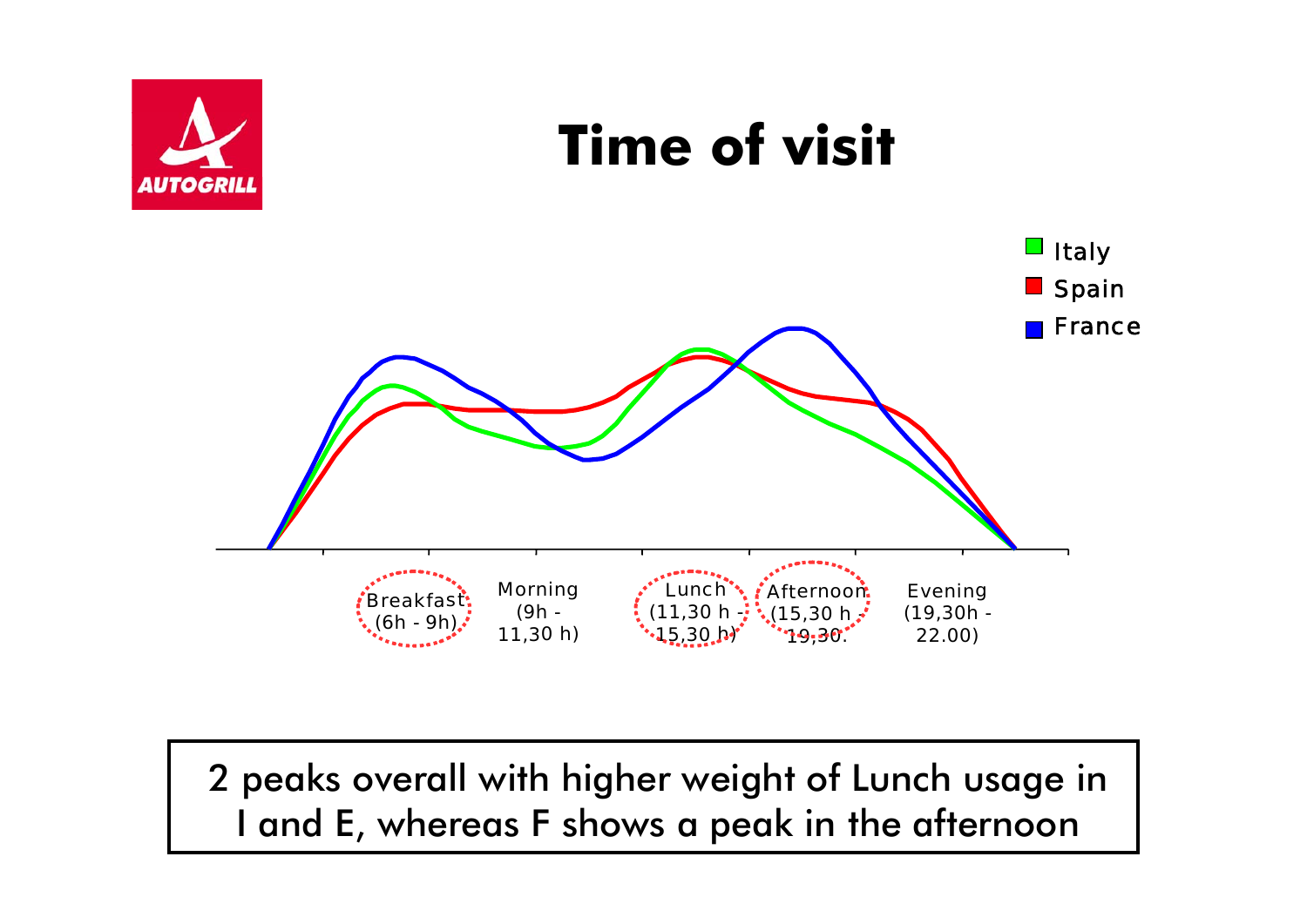

### **Reason to be in the station**



Similar behaviour among countries between categories. 50/50 between private and

#### work+commuting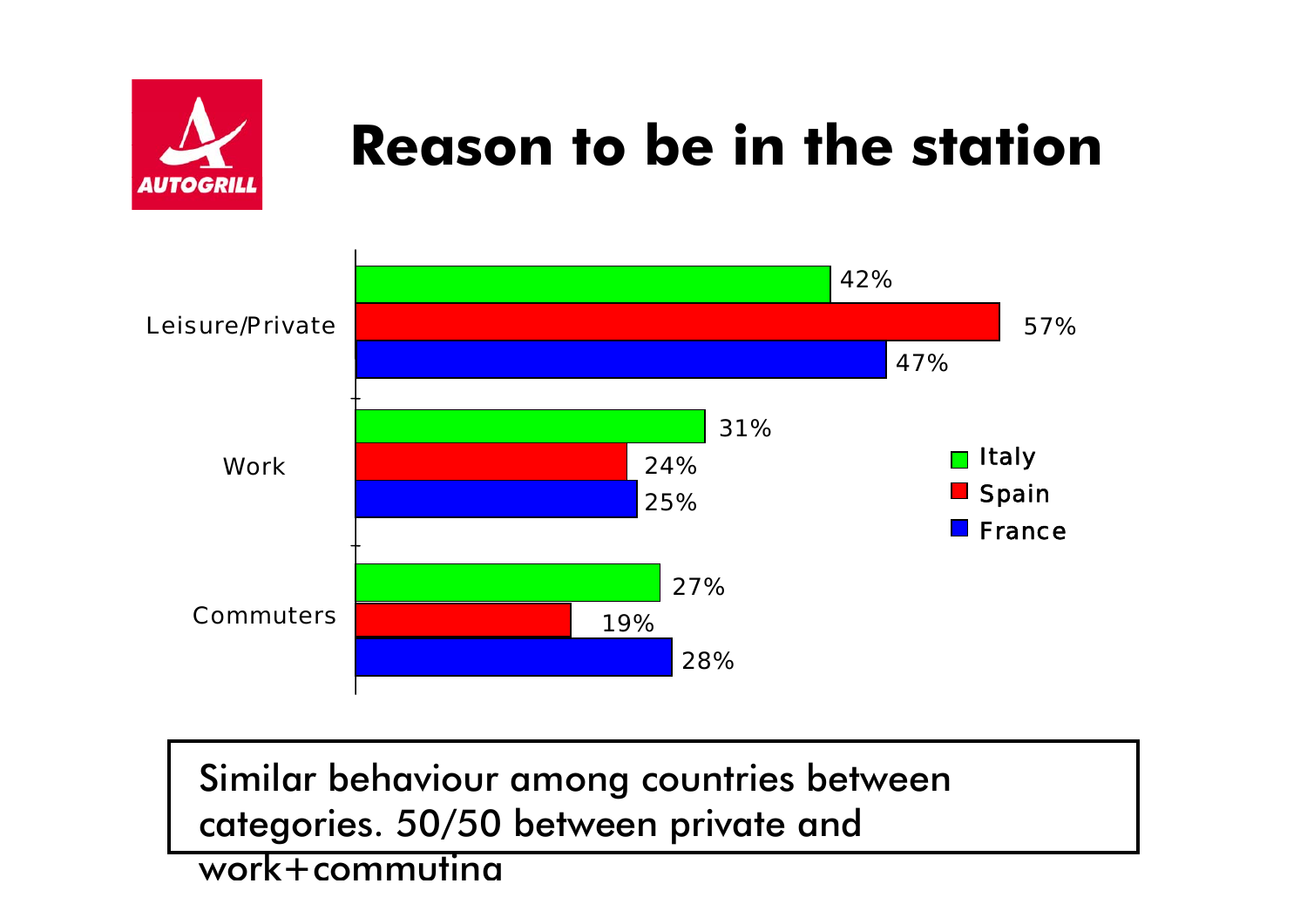

#### Mainly "lone" visitors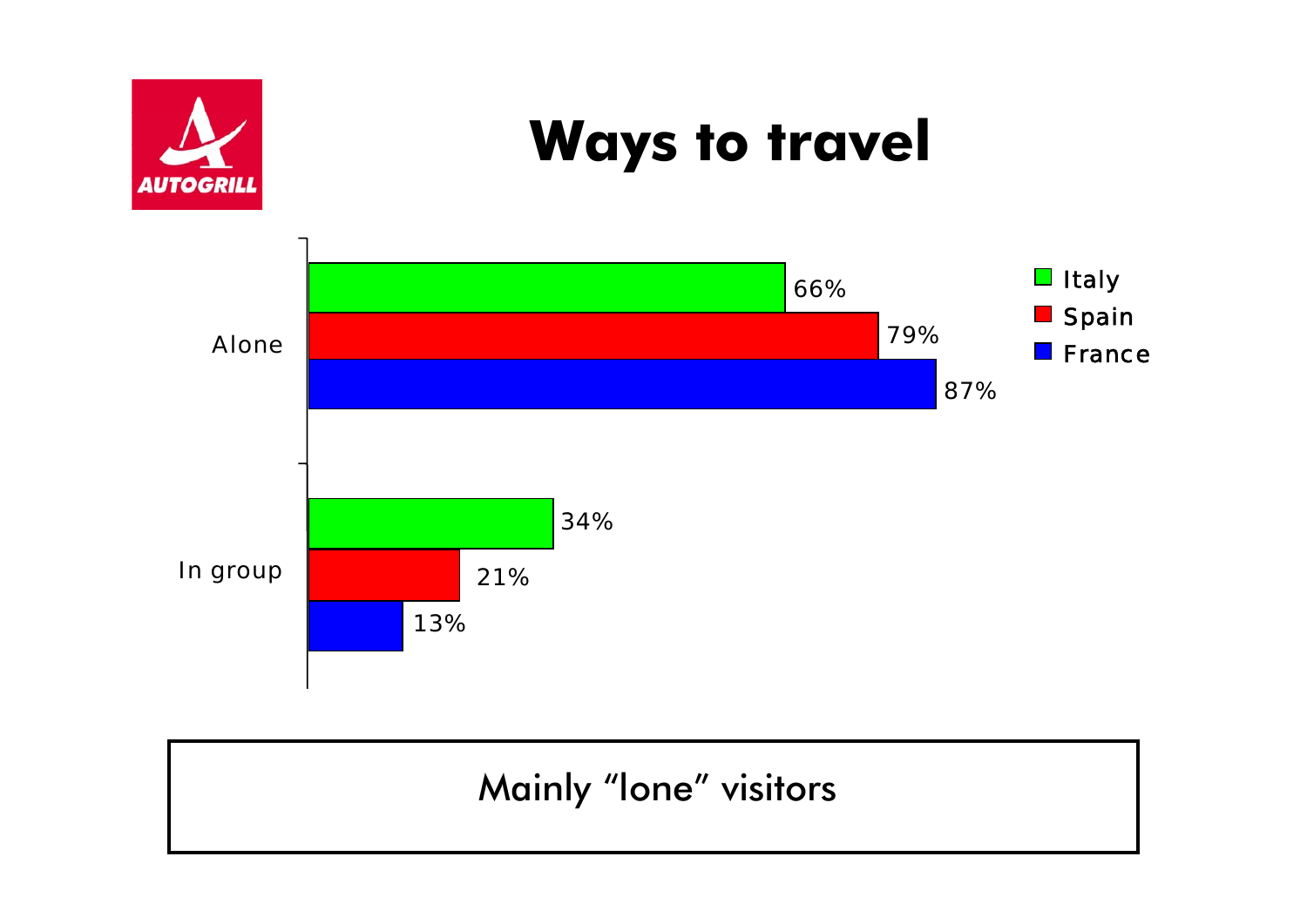

# **Non buying: reason why**

|                            |        | <b>Italy Spain France</b> |    |
|----------------------------|--------|---------------------------|----|
| • "I have no time"         |        | 33% 23% 24%               |    |
| . "I eat my own sandwich"  |        | 12% 3%                    | 9% |
| . "I miss the opportunity" | $10\%$ | $8\%$                     | 2% |

#### Main reasons is "time connstraint"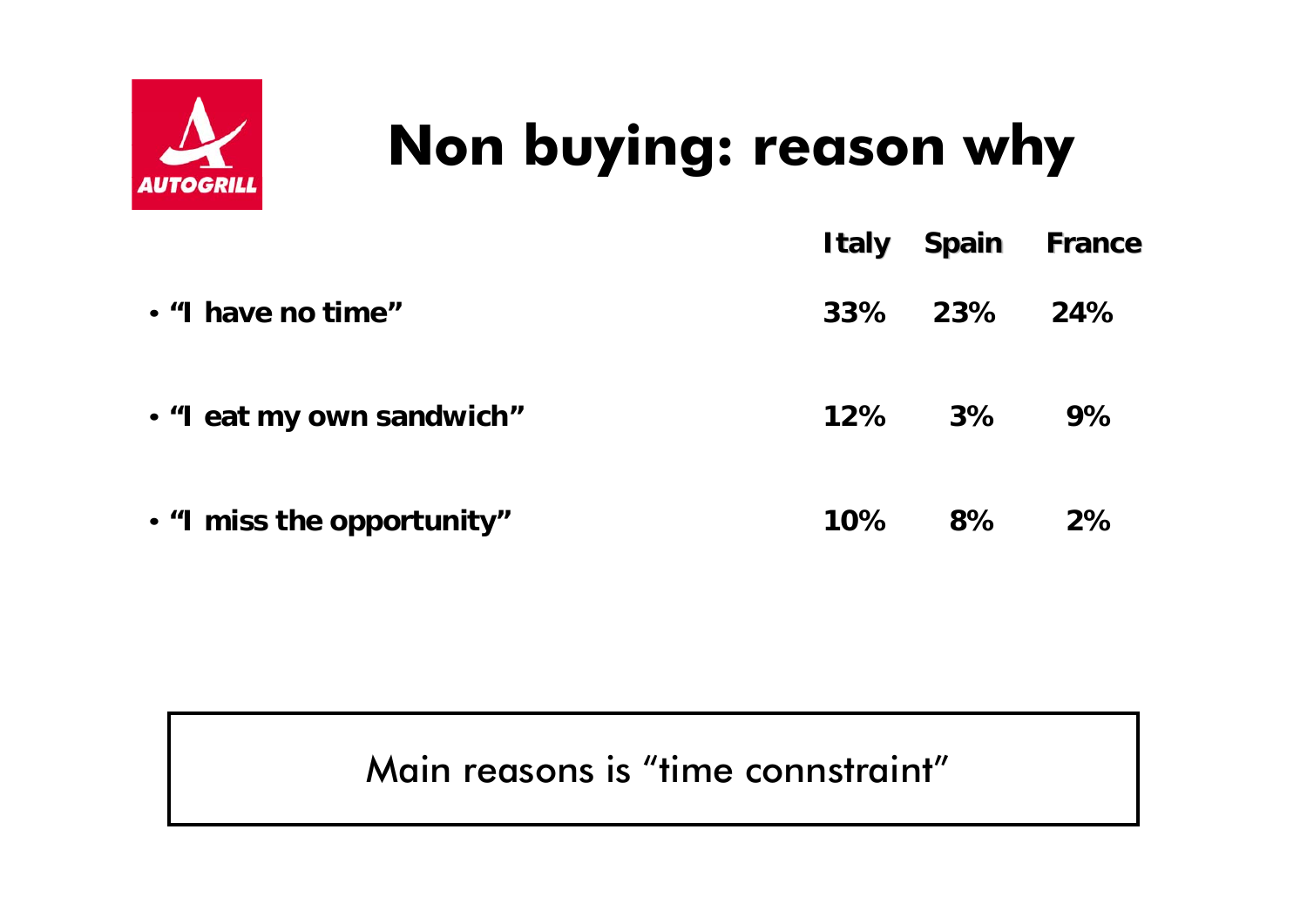

### **Dedicated Time to eating and drinking (1/2)**

**Less than 20 minutes**



#### Everywhere few time dedicated (available?) for E&D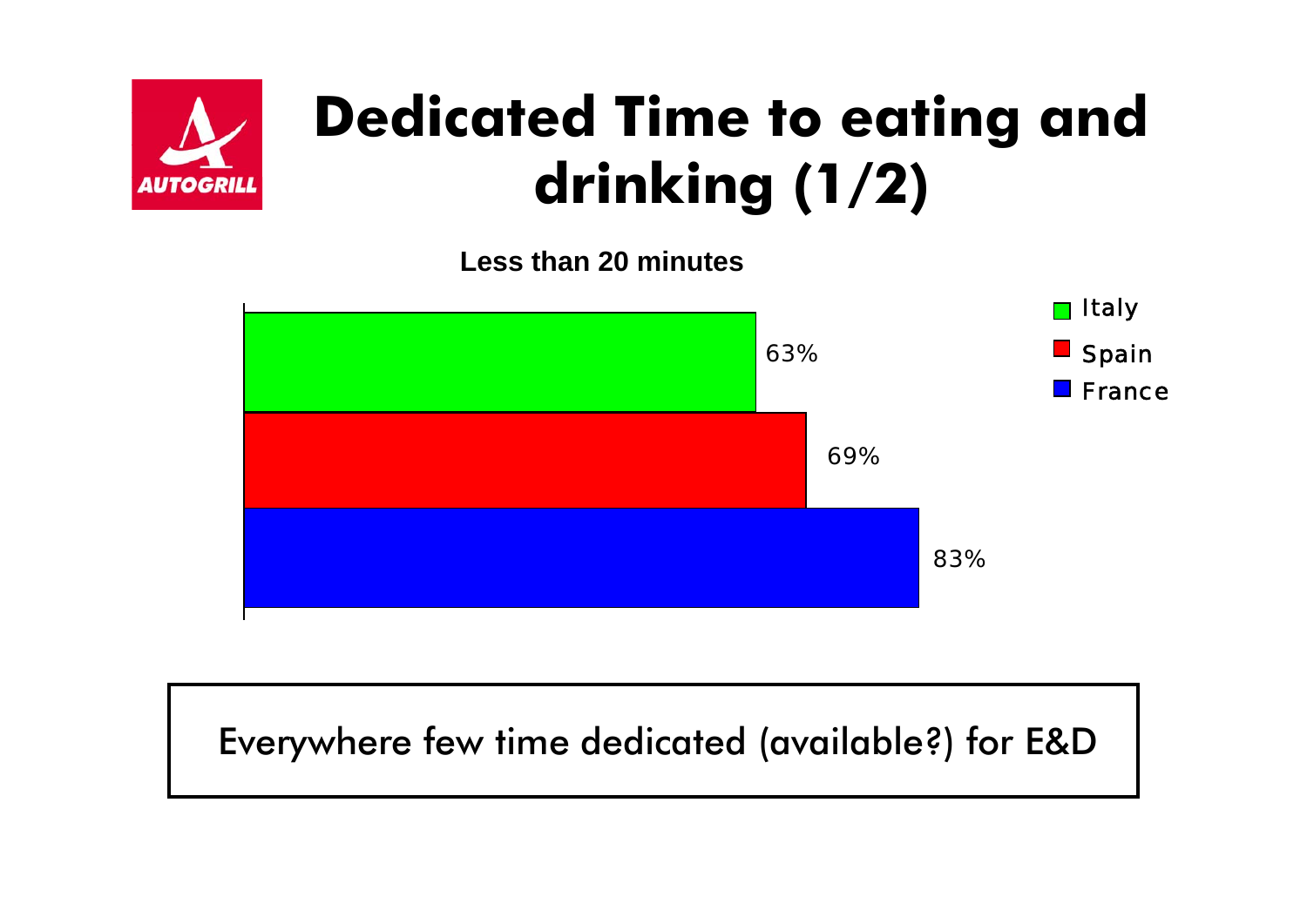

### **Dedicated Time to eating and drinking (2/2)**

**Less than 20 minutes**



**Time differences by category:**

**More time available for non-commuters, probably due to different consumer attitudes (buying power?)**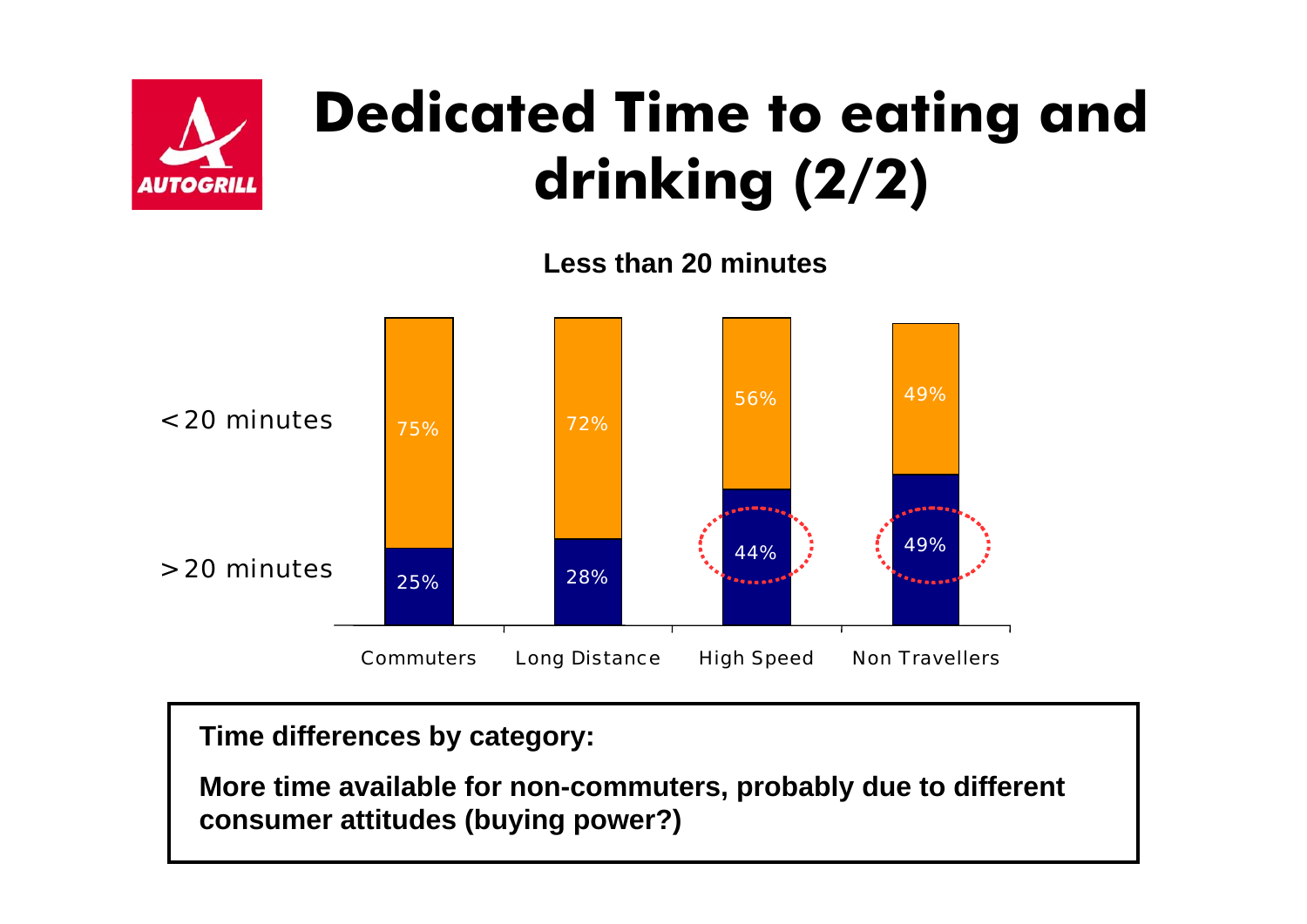

# **Products to buy (today)**

| <b>Always</b>        | <b>Probably Yes</b> | <b>Probably No</b> |
|----------------------|---------------------|--------------------|
| • Water              | • Chips             | • Ethnic food      |
| • Breakfast          | • Salad             | $\bullet$ Fish     |
| $\bullet$ Coffee     | $\bullet$ Hot Dog   | $\bullet$ Wine     |
| • Sandwiches         | • Bakery            | • Alcoholic        |
| · Juices             | • Cookies           |                    |
| • Soft Drinks        | $\ldots$            |                    |
| • Ice Cream          |                     |                    |
| • Convenience Market |                     |                    |

"Basic" products mantain the majority of preferences/needs (in every Country)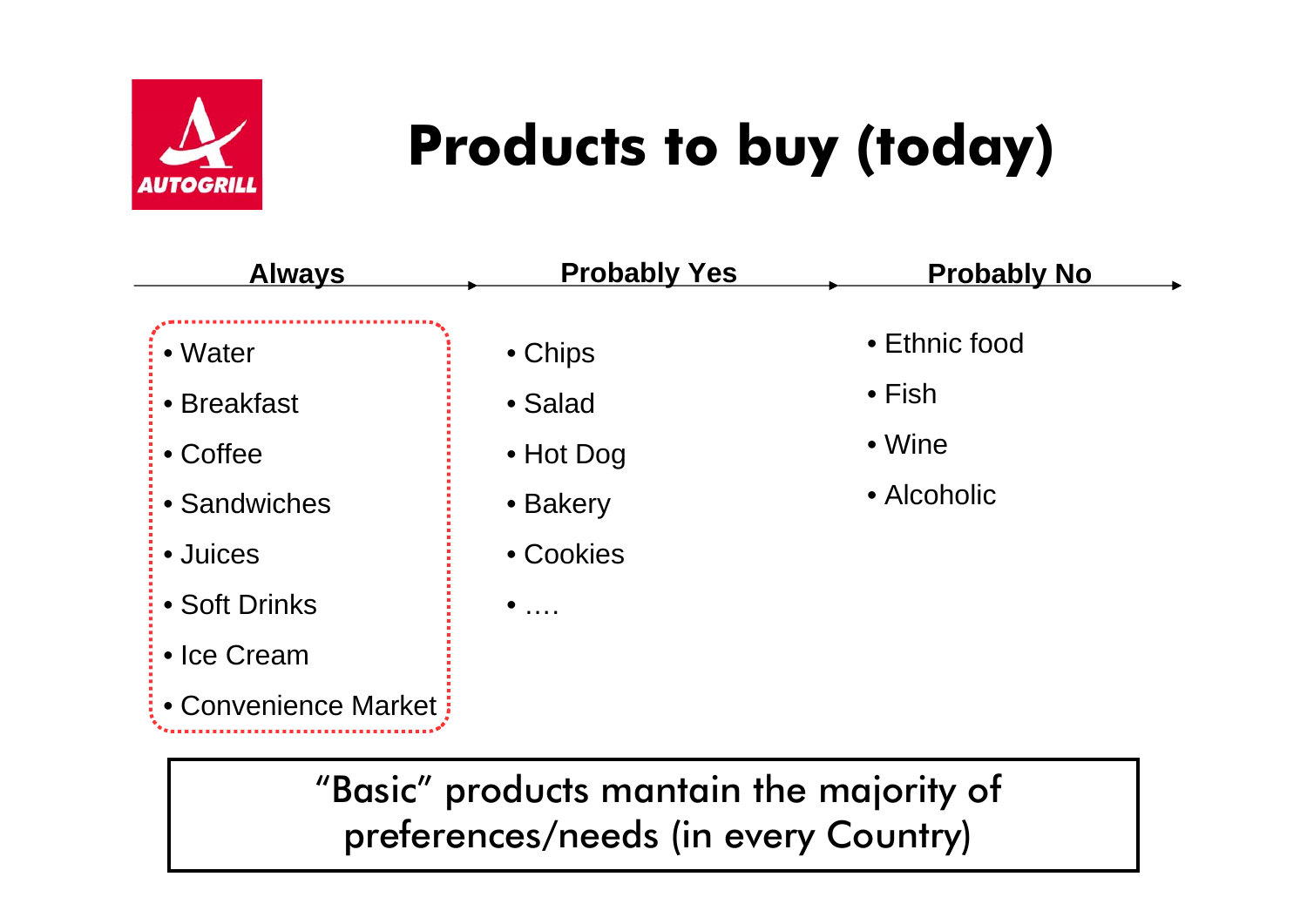

Quick-Service Restaurant (QSR) + take away from 44% (I) to 55% (F). Opportunity for Take Away in Italy (3% vs 17% in E and 30% in F)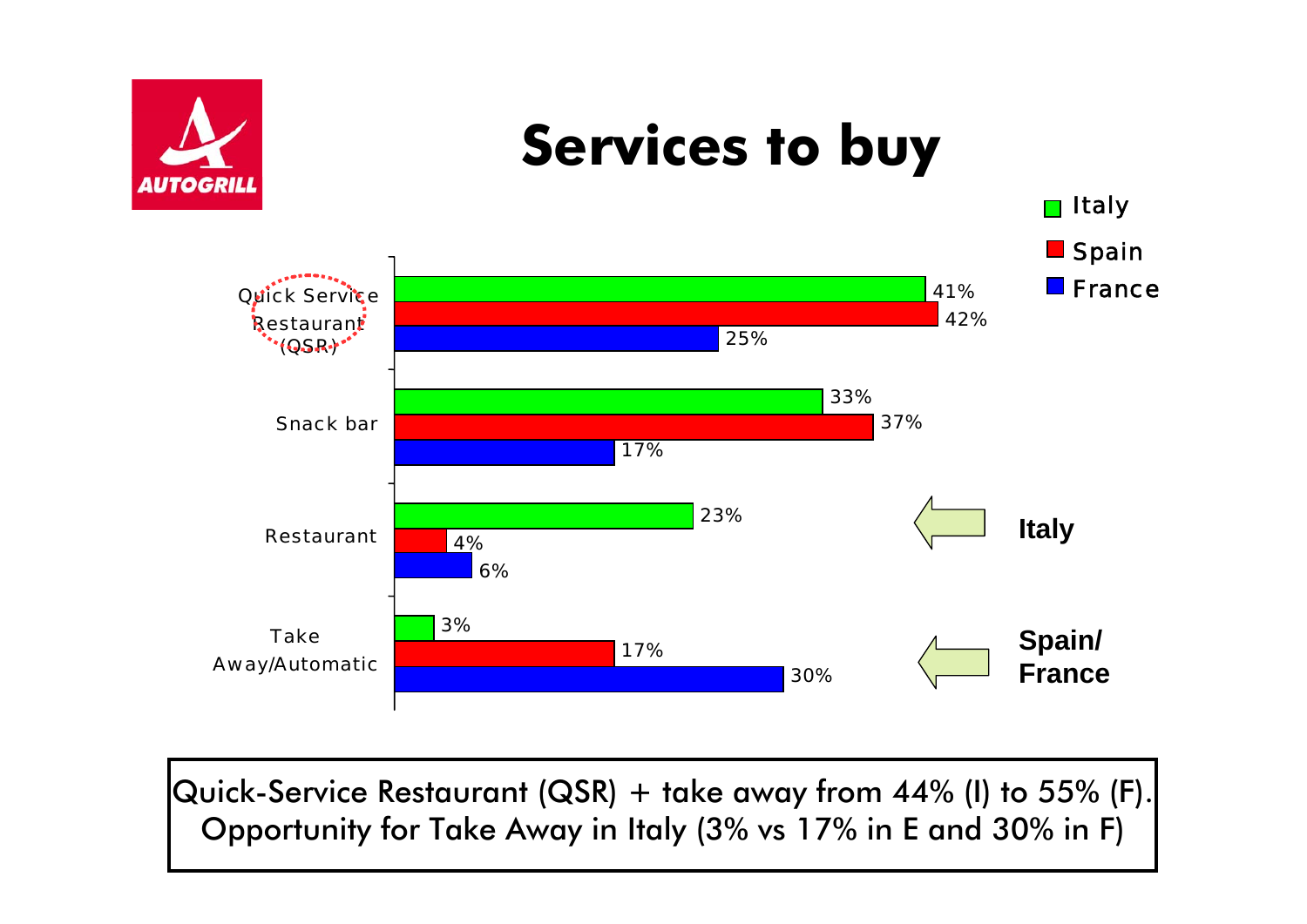

### **Opportunity Take Away Which products?**

Interest in Take Away

Favorite Product



#### **Take Away Service could merge consumer needs with time requirements ...**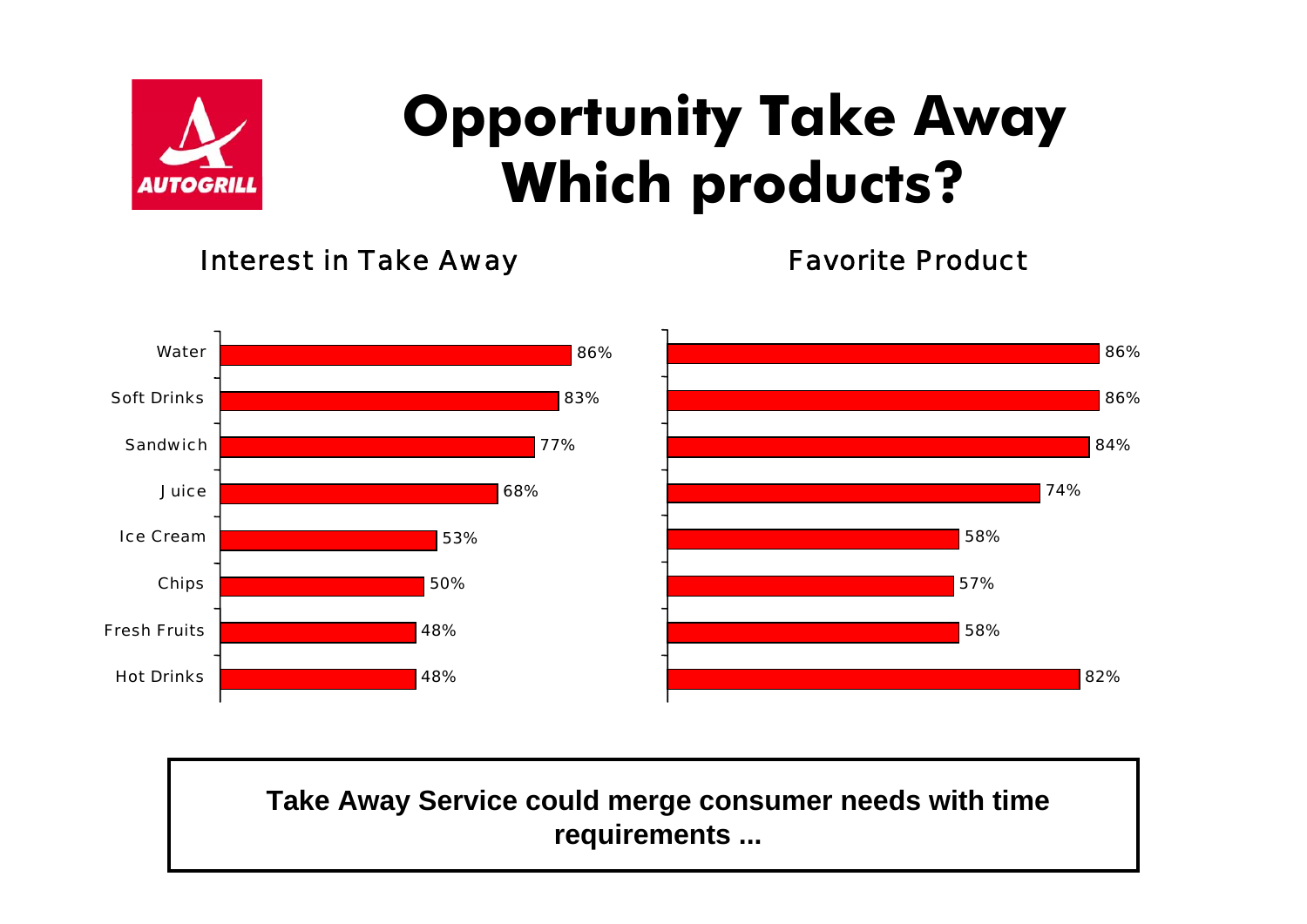

#### **Opportunity Take Away High returns**



**Sales performance: 26.000 €sqm (vs average**  $\text{F&B} = 3.500$  **€sqm )** 

**… and offers to the industry partners the highest returns/sqm**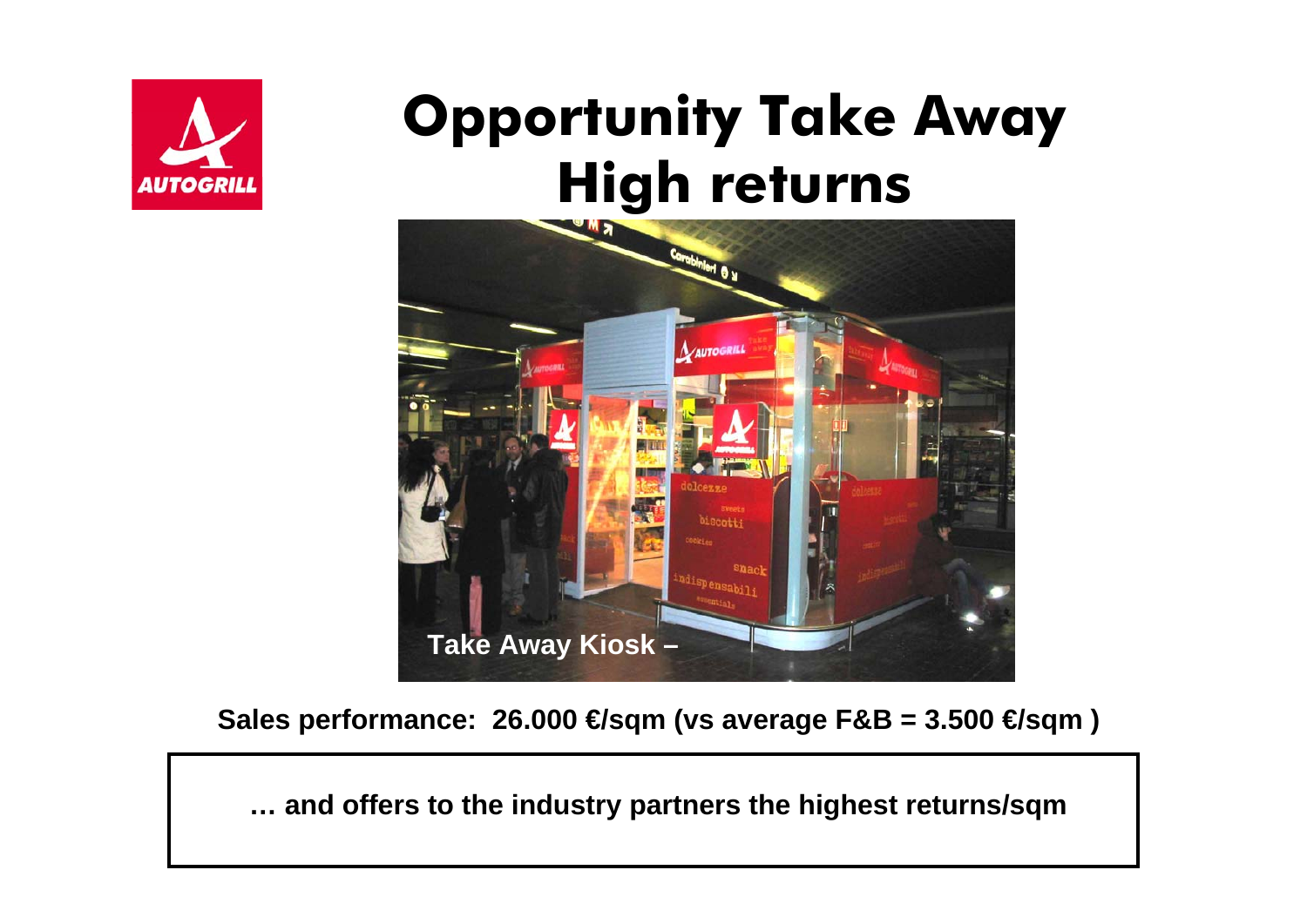

### **Services to buy by category (Italy)**



.. … non-QSR/Bar services mainly preferred by non-travellers (e.g. linked to move towards shpping mall

model)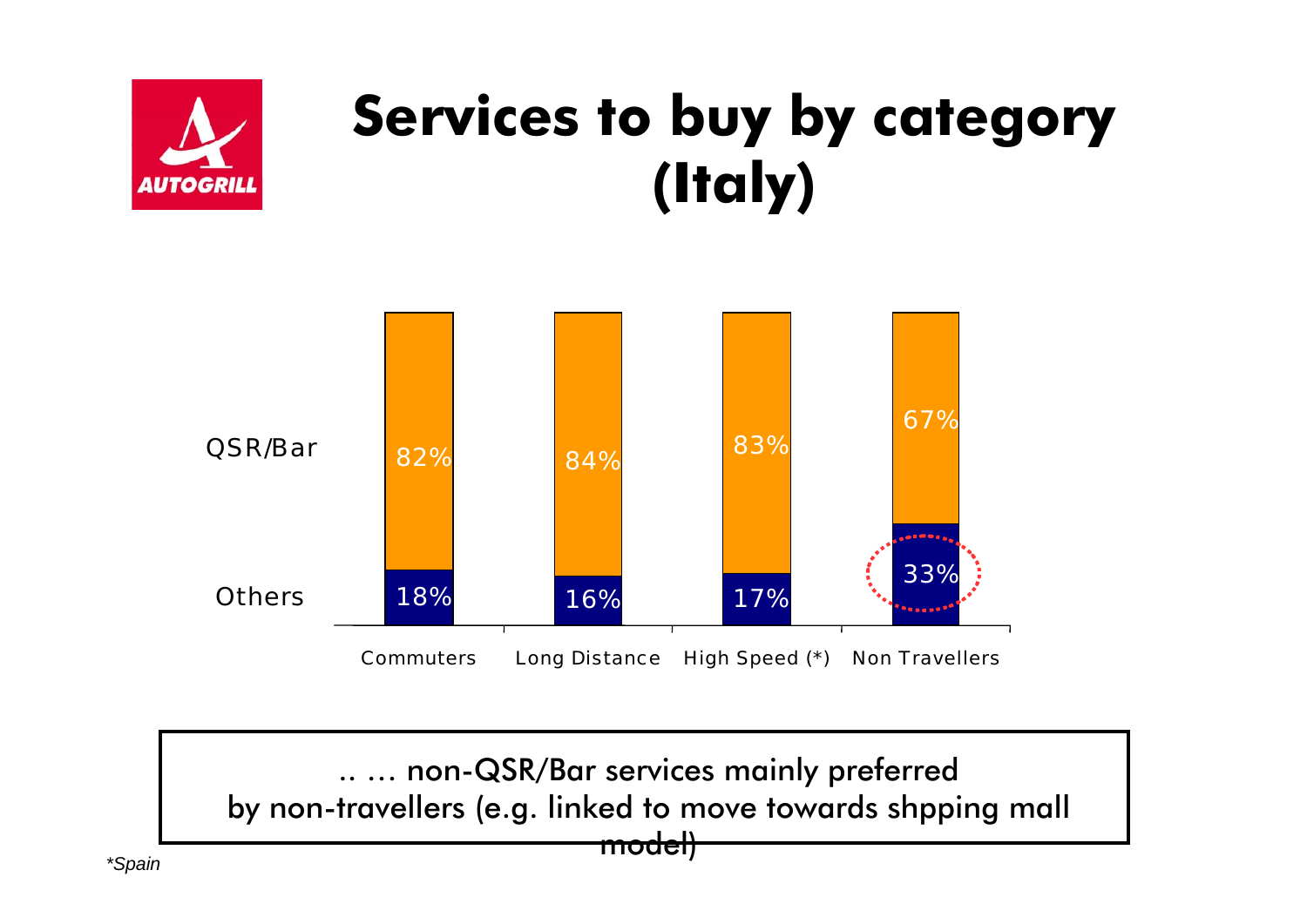

# **Services choice related to available time**

#### **AvailableTime:**

**Favorite Service:**

|                                       | <b>Italy</b>      | <b>Spain</b>     | <b>France</b>                          |
|---------------------------------------|-------------------|------------------|----------------------------------------|
| > 30 Minutes<br>$\blacktriangleright$ | <b>Restaurant</b> | <b>Table bar</b> | <b>Restaurant/</b><br><b>Cafeteria</b> |
|                                       |                   |                  |                                        |
| < 30 minutes<br>$\blacktriangleright$ | Q.S.R.J           | Q.S.R.J          | Q.S.R.J                                |
|                                       | <b>Bar</b>        | <b>Take Away</b> | <b>Take Away</b>                       |

**\*Spain** Increasing weight of non-travellers, with higher time available, will ask for new services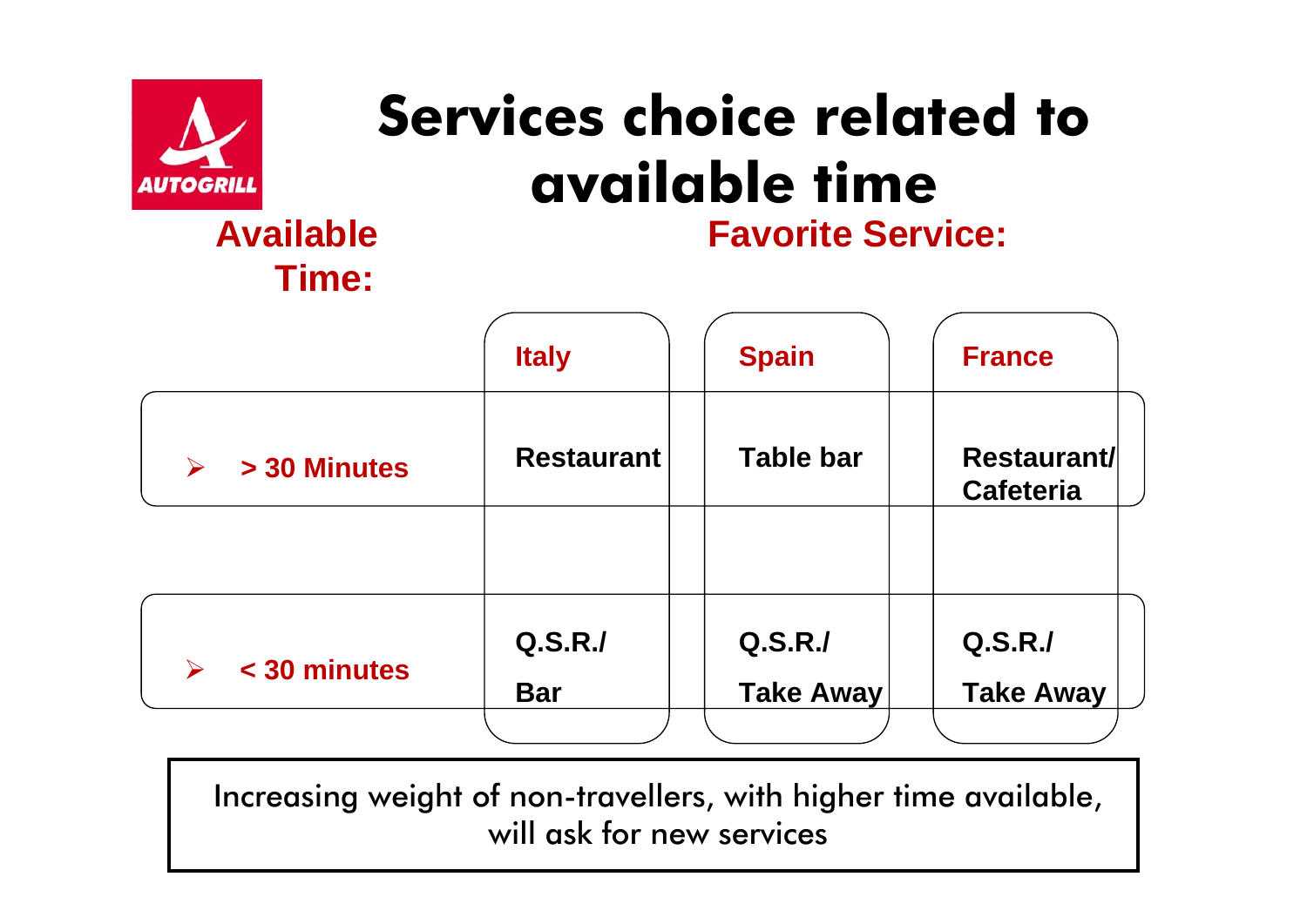

# **Key elements of service choice**

- **1. eating time guarantee (be "master of the time")**
- **2. comfort (heating/conditioning)**
- **3. "easy to find" (i.e. signage)**
- **4. "close to platforms" (**only travellers**)**
- **5. Timetable close to F&B location (**only travellers**)**
- **6. Products Quality/Freshness as prerequisite**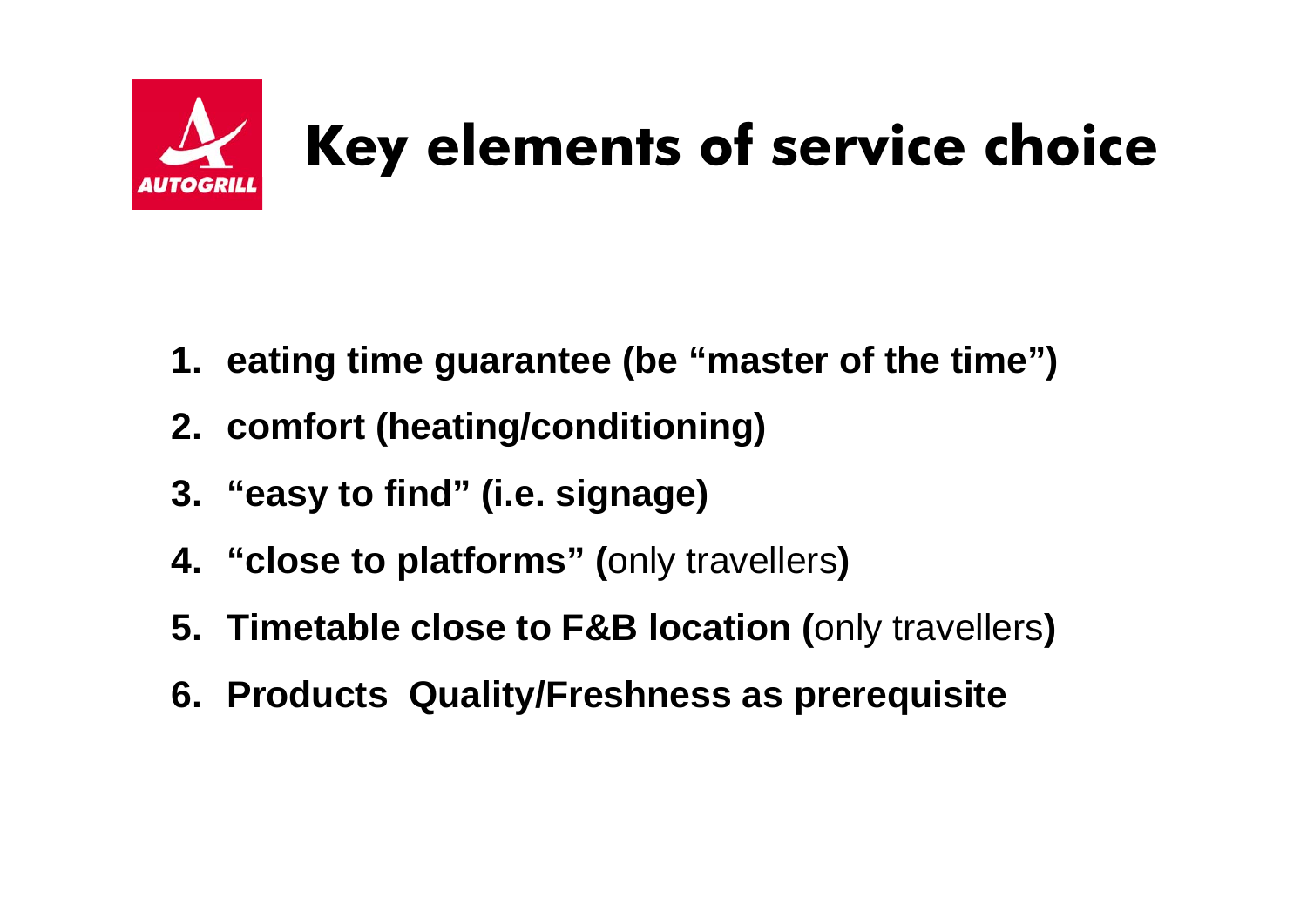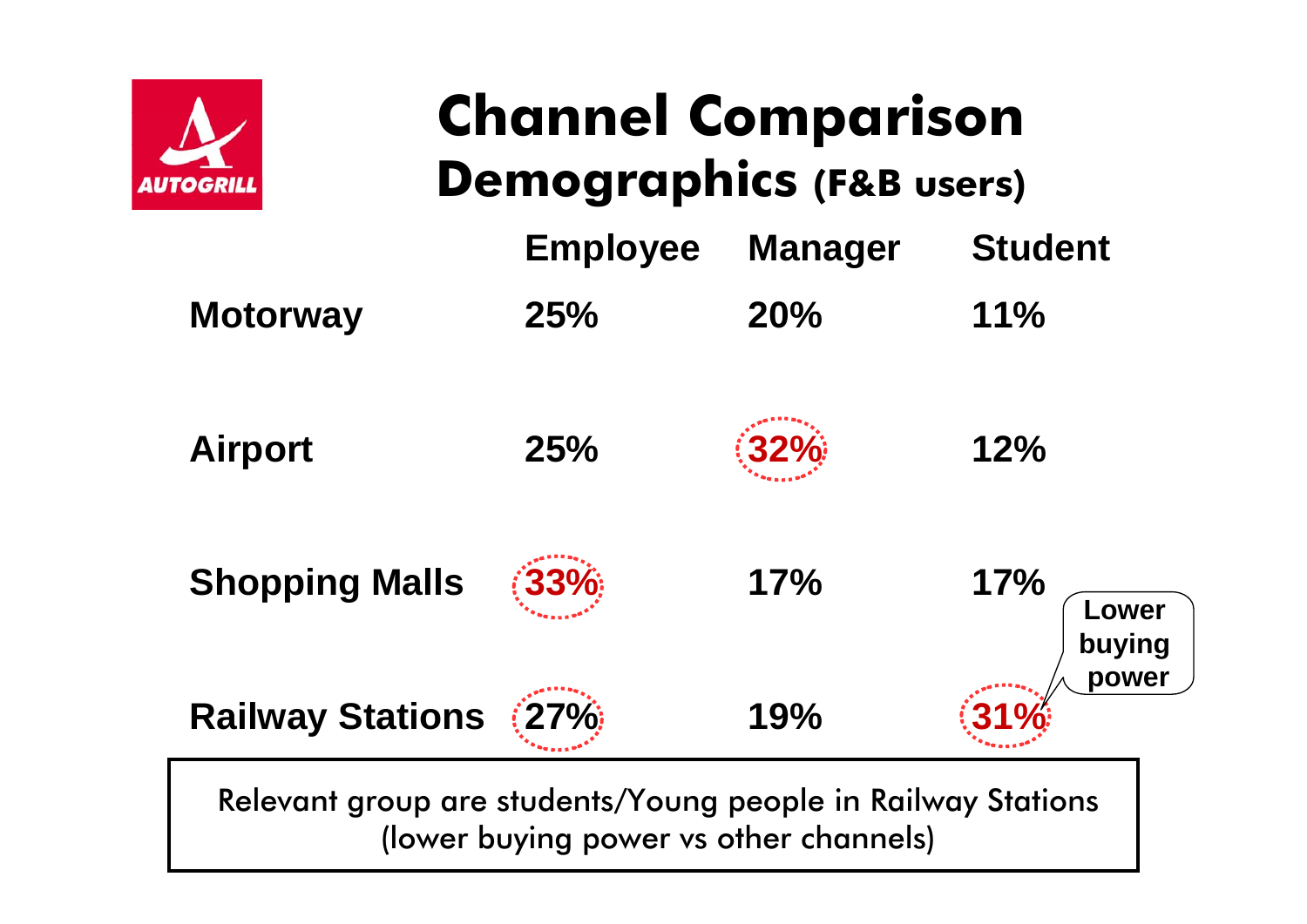![](_page_22_Picture_0.jpeg)

#### **Channel Comparison Available time (F&B Users)**

![](_page_22_Figure_2.jpeg)

Users in Airports and Shopping malls show more available time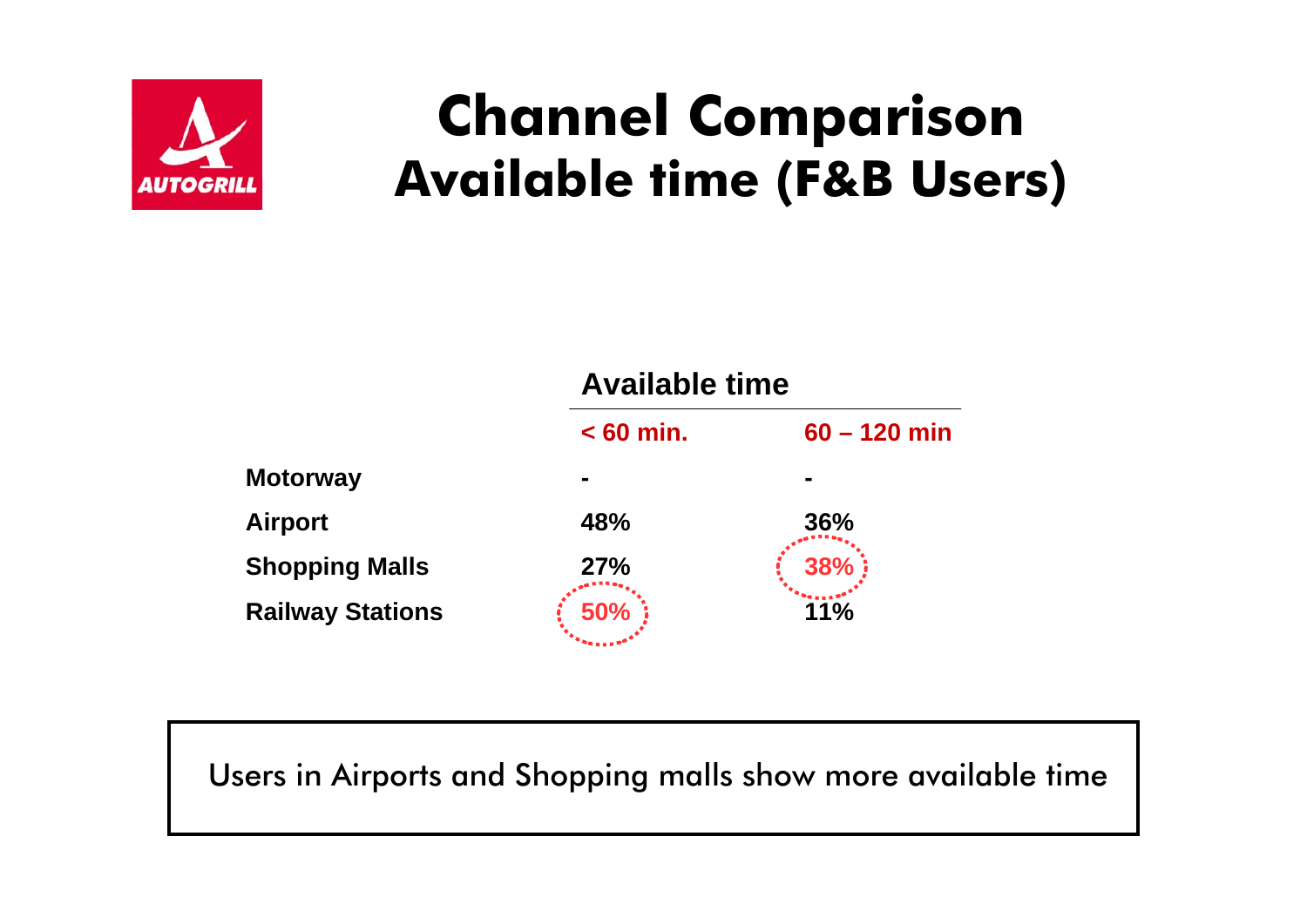![](_page_23_Picture_0.jpeg)

#### **Channel Comparison Reason Why to buy/stop**

![](_page_23_Figure_2.jpeg)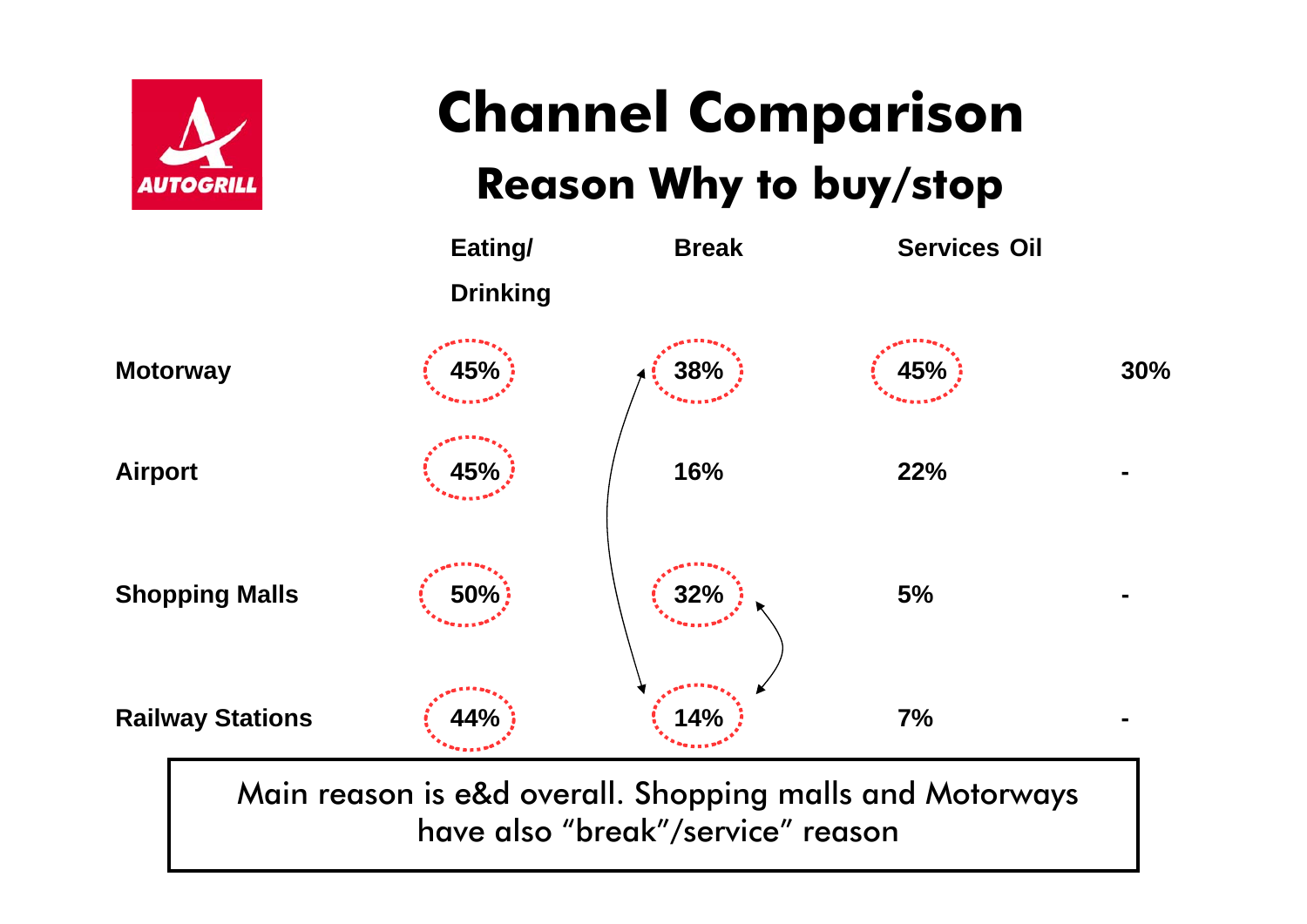![](_page_24_Picture_0.jpeg)

#### **Channel Comparison Seasonality**

**Weight of the end-of-the week sales**

|                           | <b>Italy</b> | <b>Spain</b>                                              | <b>France</b> |
|---------------------------|--------------|-----------------------------------------------------------|---------------|
| <b>Motorway</b>           | 31%          | 39%                                                       | 36%           |
| <b>Shopping Malls</b>     | 23%          | 29%                                                       |               |
| <b>Railway Stations</b>   | <b>18%</b>   | 27%                                                       | 26%           |
| <b>Airport (Business)</b> | $14\%$       |                                                           | 31%           |
| <b>Airport (Hub)</b>      | 12%          |                                                           |               |
|                           |              | Highest weight in Motorways. Railway Stations are between |               |

Shopping Centers and Business Airports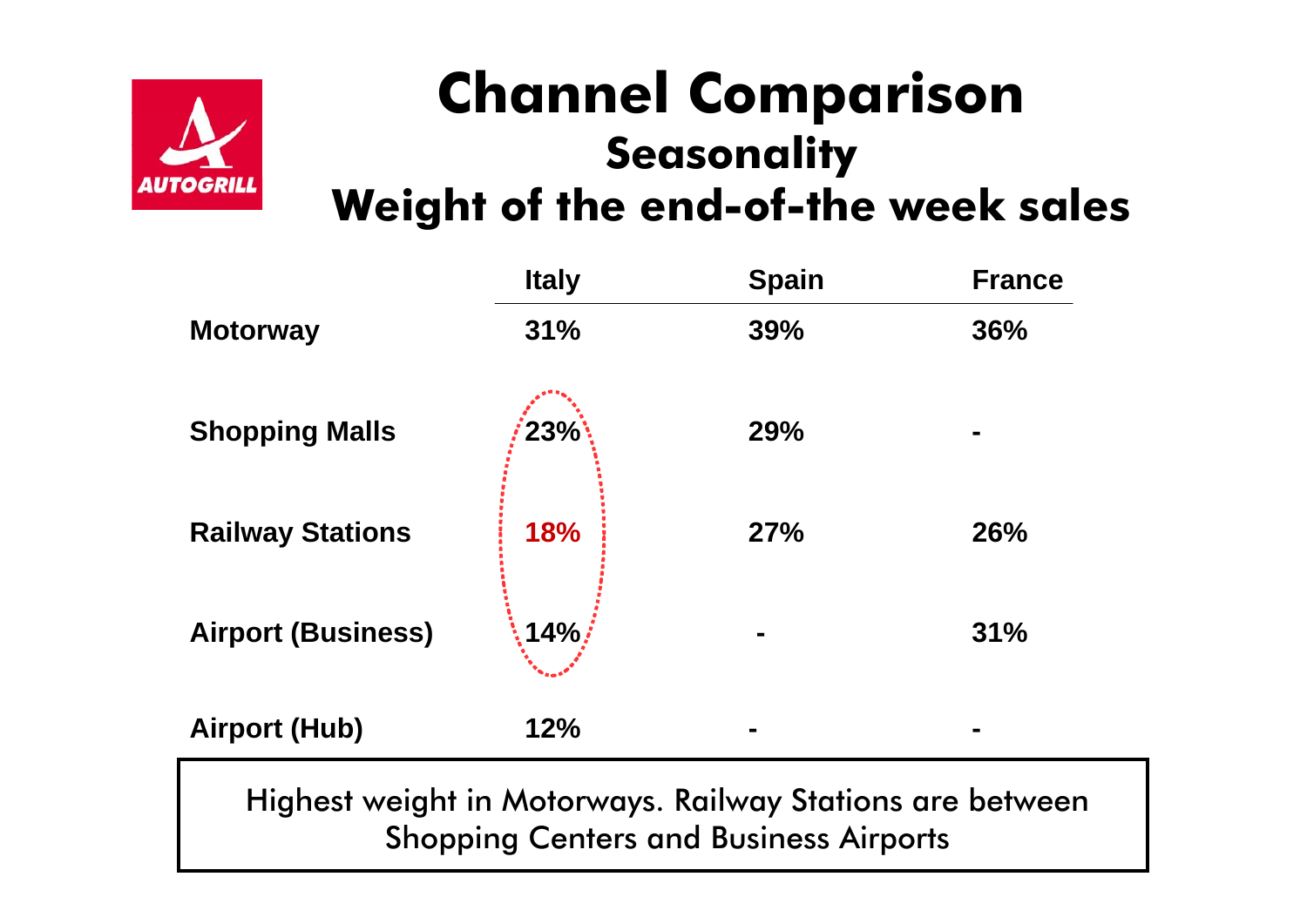![](_page_25_Picture_0.jpeg)

#### **Channel Comparison Seasonality Weight of the end-of-the year sales**

|                           | <b>Italy</b>      | <b>Spain</b>   | <b>France</b> |
|---------------------------|-------------------|----------------|---------------|
| <b>Motorway</b>           | 8%                | 7%             | 7%            |
| <b>Shopping Malls</b>     | $\frac{1}{2}$ 13% | 11%            |               |
| <b>Railway Stations</b>   | 7%                | 9%             | 8%            |
| <b>Airport (Business)</b> | 8%                |                | 7%            |
| <b>Airport (Hub)</b>      | 7%                | $\blacksquare$ |               |

**Shopping Malls reach the yearly peak in December whereas for railway stations, similarly to other channels is below/in average in every country**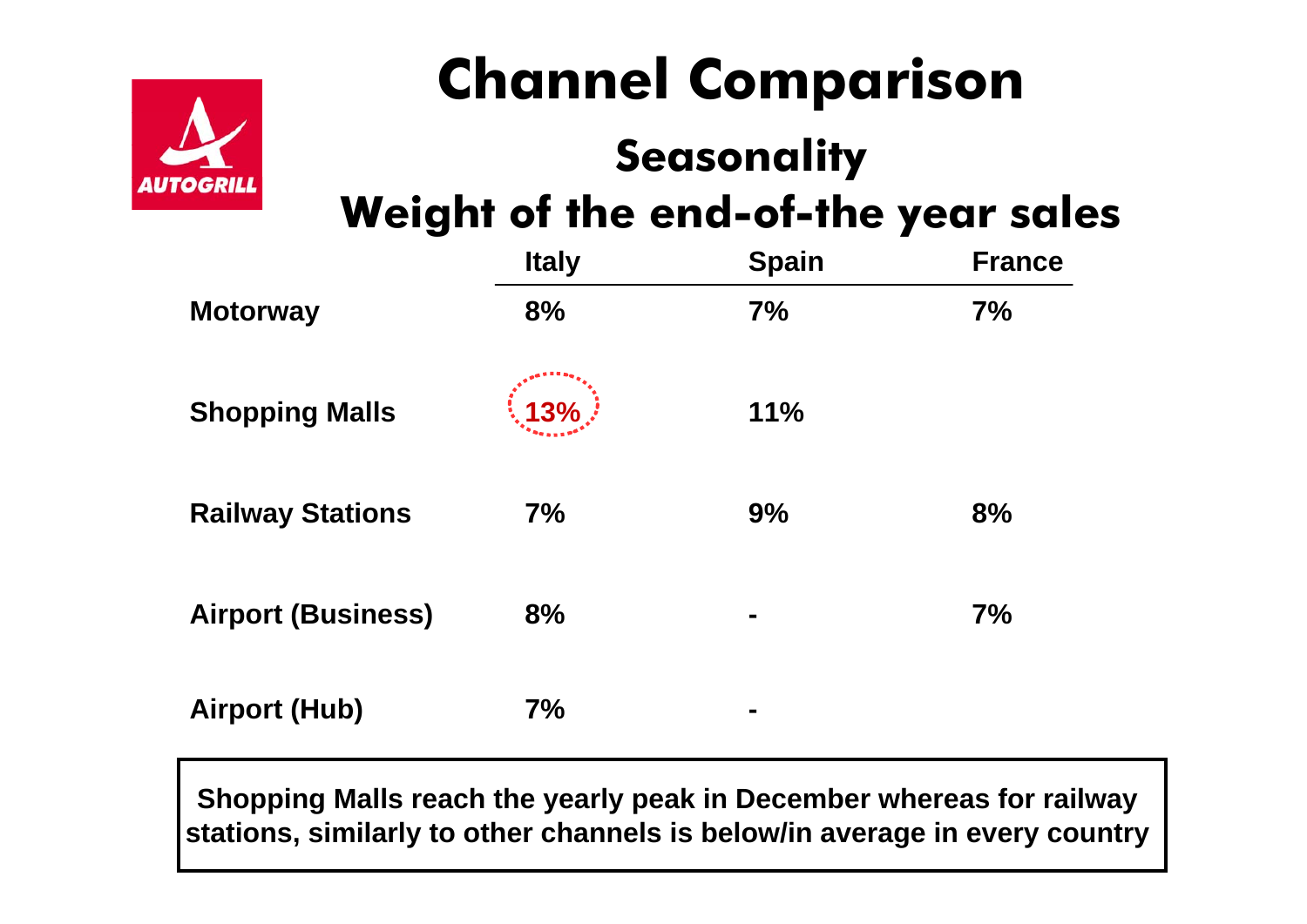![](_page_26_Picture_0.jpeg)

### **Conclusions**

- Current picture shows a role of the station mainly **functional to travelling needs.** Speed of service, take away and traditional offer are a must
- New train services (i.e. high speed) will change the passenger mix/profile and habits but a more dramatic change will be brought by renovation works with the development of new commercial spaces which will move the station towards a more **dynamic "shopping&entertaining" environment**
- **Customer behaviour and needs** will therefore **change** asking for **formats** and **concepts.** Beside traditional QSR/Bar new services like high end bar and table service will be required. Tomorrow's F&B panel will discuss which this new formats will be.